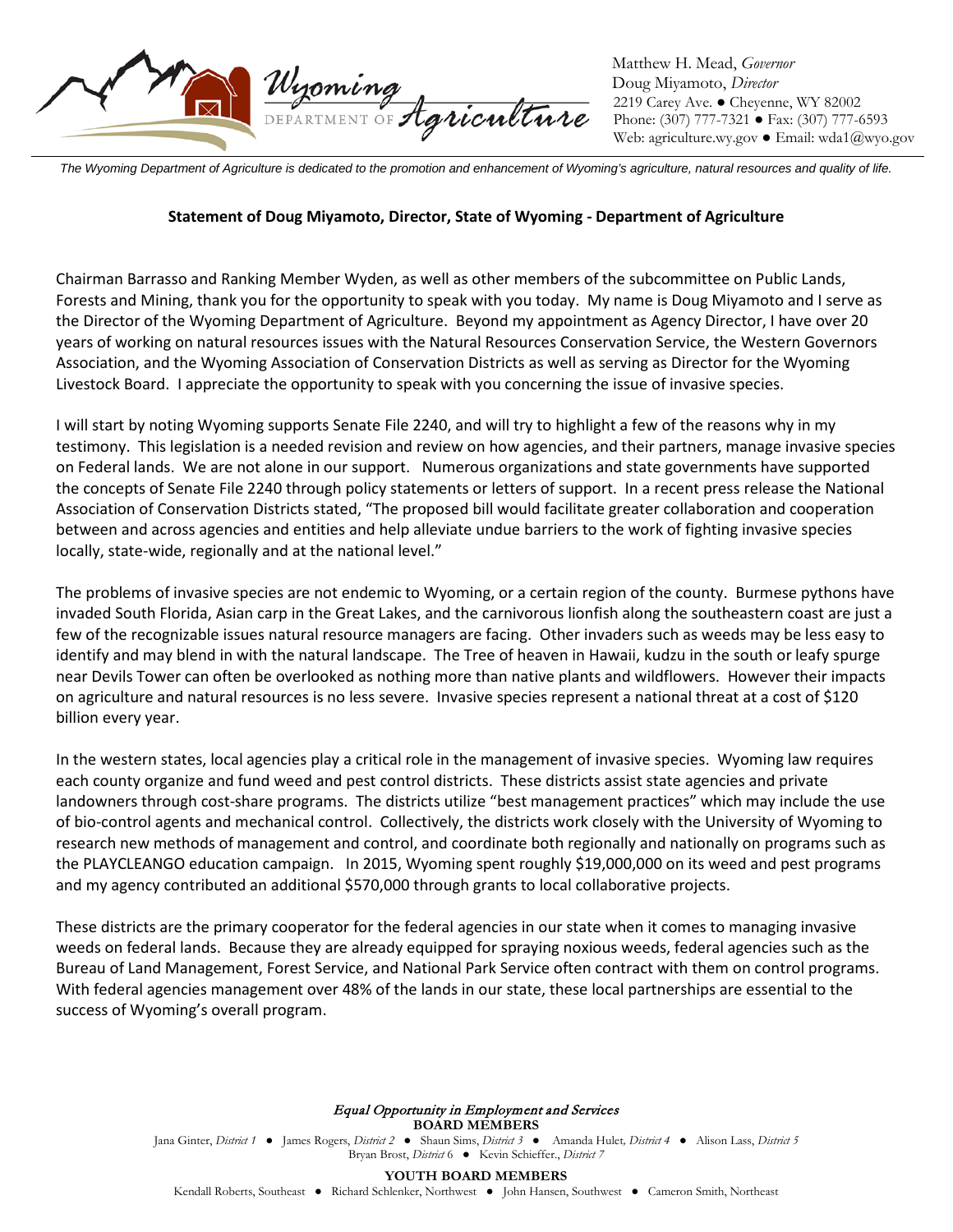Senate File 2240 is not an attack on the failures of federal invasive species programs, and the federal agencies are well aware of the impacts these species have on federal lands. The Chief of the Forest Service has identified invasive species as one of the four critical threats to our Nation's forest ecosystems. The Bureau of Land Management website states, "Nonnative plants are spreading at an alarming rate of 4,600 acres per day on federal lands in the western United States." Senate File 2240 instead gives them the tools to aggressively manage the issue on a landscape scale, while improving their ability to cooperate with programs across jurisdictional boundaries.

For example, in June 2012, the Squirrel Creek fire burned 11,000 acres of land approximately 30 miles southwest of Laramie, Wyoming. Nearly 90% of the land impacted by the fire is managed by the US Forest Service – Medicine Bow National Forest, the other 10% is owned privately or by the state. The fire engulfed portions of the Sheep Mountain Game Refuge which is managed as critical winter habitat for mule deer and elk.

Before the fire, vegetation monitoring using landsat imagery identified small pockets of cheatgrass in small scattered areas, representing less than 10% of the vegetation cover. After the fire, state and county agencies engaged the Forest Service about the need for post-fire cheatgrass management utilizing aerial applications in the rugged terrain to contain any expansion. Due to the pressure from the state and county agencies, the Medicine Bow National Forest drafted the needed Environment Impact Statement. Unfortunately for the winter range, completion of the EIS took four years. Cheatgrass is an annual grass that is prolific seed producer, and its invasion is stimulated by fire. Landsat imagery has shown that during the four years it took the Forest Service to complete the EIS, cheatgrass invaded an additional 2000 acres of the landscape and now represents nearly 25% of the vegetation cover.

Compare this to the Sheep Creek Fire in north central Wyoming last year. This fire burned nearly 1100 acres of federal, state and private lands. A majority of the fire was on the Amsden Creek Wildlife Management Area, another area critical for big game winter range. Yet because the majority of the fire was on state owned lands, post fire cheatgrass treatments were completed four months after the fire. The quick response by the state and county mitigated the potential invasion of cheatgrass onto adjoining lands including the Big Horn National Forest.

NEPA is a roadblock to invasive species management. Whether it is due to the cost, the complication of the process, or simply a lack of trained personnel, it is major reason why the federal agencies are losing the 4,600 acres per day in the west. This is not just the opinion of the states and counties, but also many other professionals in wildlife habitat management. This past year the Western Association of Fish and Wildlife Agencies and the Western Weed Coordinating Committee jointly hosted a symposium on invasive weeds and sage grouse habitat. Attendees included professionals from state, county and federal agencies who identified key barriers to managing invasive weeds in sage grouse core areas. NEPA was identified as one of the primary barriers and the concept of categorical exclusions in critical situations was recommended as a potential solution. Senate File 2240 includes categorical exclusions for invasive species management in critical areas and pathways.

It has been said that a slow plan is better than no plan. The strategic planning component of the bill is an essential part of each federal agencies invasive species program. Section 4 requires each Secretary to develop a strategic plan, "to the maximum extent practicable, for an annual 5 percent net reduction of invasive species on lands managed by the Secretary concerned. The coordination aspect of the strategic planning allows the states and county programs to provide input and suggestions on how these strategies and objectives will be implemented locally. Although the 5% reduction may seem arduous, there is need for a benchmark by which federal agencies can quantify the success and failures of their programs. "A goal is not always meant to be reached; it often serves simply as something to aim at."

> Equal Opportunity in Employment and Services **BOARD MEMBERS** Jana Ginter, *District 1* ● James Rogers, *District 2 ●* Shaun Sims, *District 3 ●* Amanda Hulet*, District 4 ●* Alison Lass, *District 5* Bryan Brost, *District* 6 ● Kevin Schieffer., *District 7*

> > **YOUTH BOARD MEMBERS**